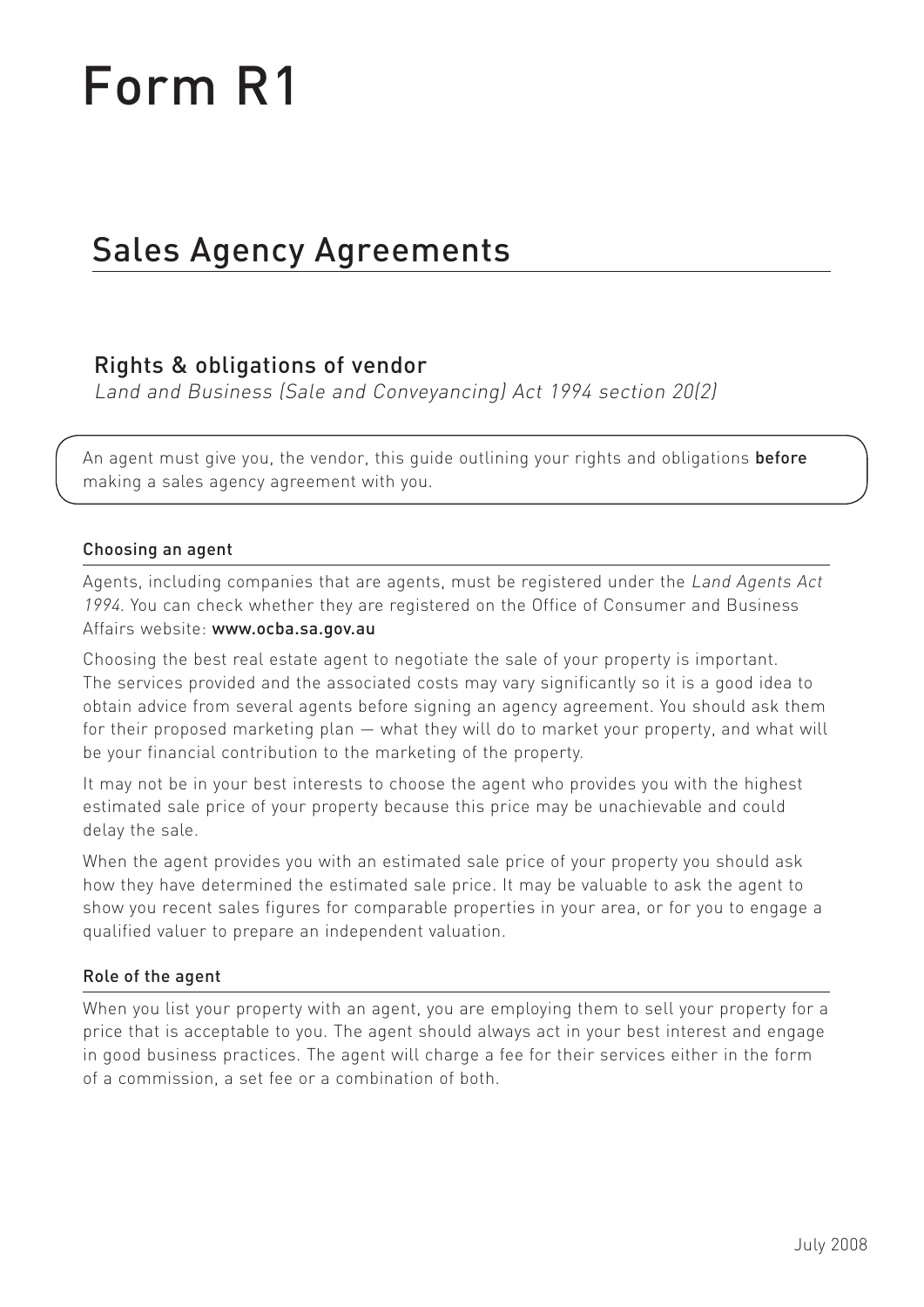The agent should outline a marketing plan for your property and undertake various searches. You can generally expect the agent to:

- advise on a method of sale
- advertise and market the property
- organise and attend open house and other inspections
- attract prospective buyers
- communicate offers to you
- organise an auction, if this is the preferred method of sale
- arrange the signing of the contract of sale
- assist in the preparation of the disclosure statement to be given to the purchaser.

#### The sales agency agreement

An agent must not act for you unless they have been authorised by a sales agency agreement that is dated and signed by you, the vendor, and the agent. This contractual agreement sets out the rights and obligations of both you, the vendor, and the agent. A copy must be given to you when you sign it.

Every sales agency agreement for residential property must include:

- a description of the land that is the subject of the agreement
- your full name and that of the agent
- the agent's registration number
- the chattels that are included in or excluded from the sale
- the services that will be provided by the agent or another person for which you will be separately charged (e.g. advertising and marketing)
- the nature, source and amount of rebates that the agent expects to receive in relation to separately charged services (e.g. advertising and marketing)
- details of the circumstances in which the agent will be entitled to receive commission or fees for the sale of the land, and also the circumstances in which the sale may not be attributable to the agent
- the duration of the agency agreement (maximum term is 90 days for sale of residential land)
- the agent's genuine estimate of the sale price of the property (as a single figure or a price range),
- the selling price you are seeking or would accept (a single figure)
- the manner of sale of the property (e.g. auction, private treaty or tender)
- your rights to terminate the agreement
- whether the agreement is a sole agency agreement
- whether the agent has authority to accept an offer for the property on your behalf
- a term warranting that the agent will comply with the Act and will act in your best interests.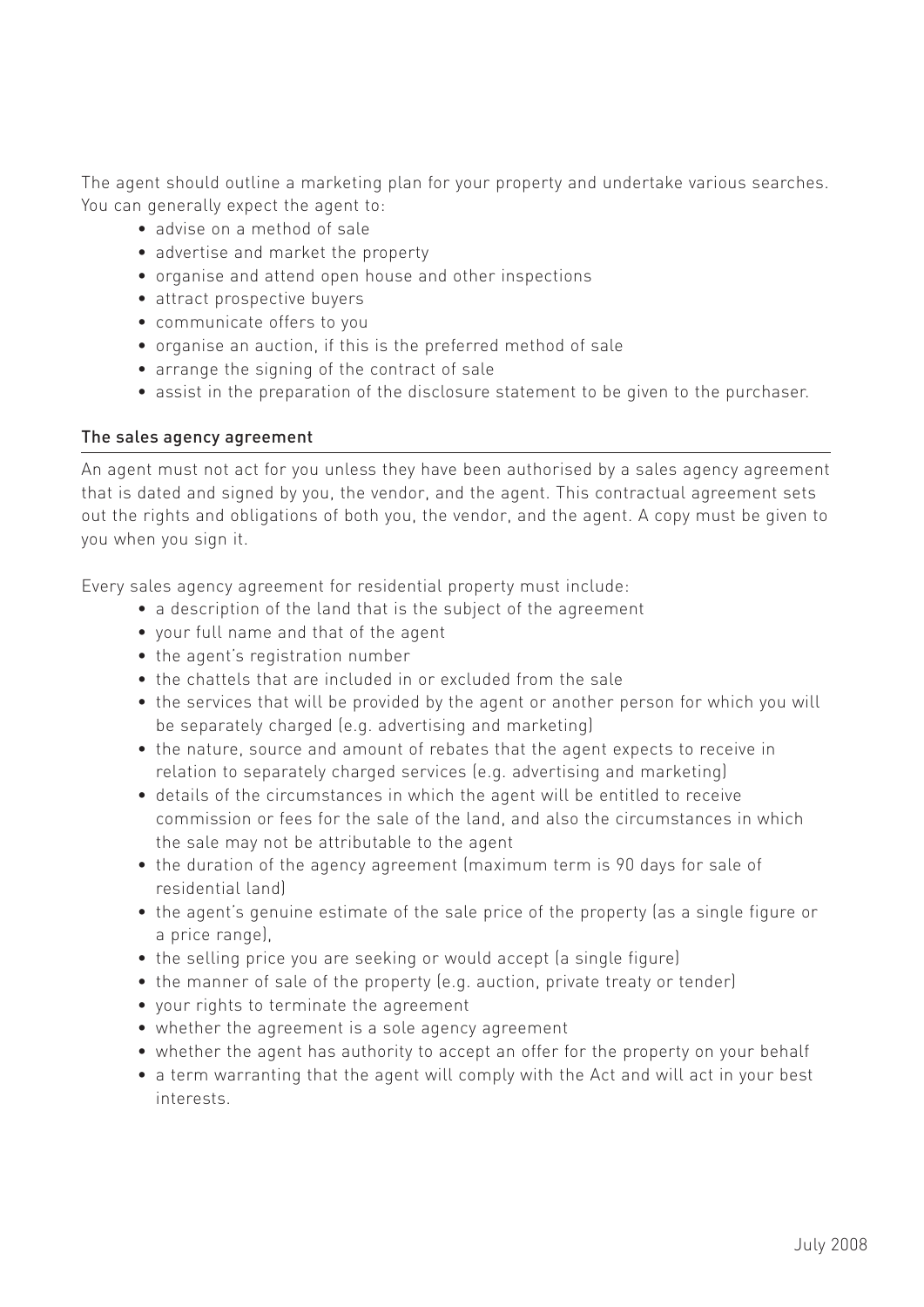#### Advertising and marketing

The sales agency agreement must specify all services that will be separately charged for, including advertising and marketing, and whether those services will be provided by the agent or by a third person. Amounts to be charged for the services and the time for payment must also be specified.

You should make sure you have a clear understanding of how the agent intends to market your property and what this will cost you. The cost of advertising and marketing a property varies significantly depending on the type of advertisement and where the advertisement will appear, e.g. the internet, The Advertiser. Some agents may charge a low commission rate but charge more for marketing and advertising your property.

You may be charged the up front cost of advertising with a particular publication, but agents commonly receive a rebate as a result of placing large numbers of advertisements.

### You should make sure you ask the agent questions about the amount of advertising rebate that the agent expects to receive. You are within your rights to negotiate with the agent to receive some benefit from those rebates.

You should determine whether the amount you are paying for advertising and marketing a property is reasonable. The agent must disclose the nature, source and, if known, the amount or value of any rebate, discount, refund or other benefit they expect to receive in relation to these services. You can also include in a sales agency agreement a clause requiring the return to you of some or all of the rebate when it has been paid to the agent.

You must also ensure that any information provided to the agent about your property is factual and up-to-date. If a buyer can show that advertising of a property is false or misleading, the buyer may be able to take legal action. Under s36 of the Act, significant penalties apply to making false or misleading representations for the purpose of inducing another person to purchase a property.

#### Duration of the agreement

You should consider the length of the sales agency agreement because you may be obliged to continue under it even if you are unhappy with the services provided by the agent.

Under the Act, the maximum duration of a sales agency agreement is 90 days. But you can negotiate with the agent for an agreement that runs for less time, e.g. 30 or 60 days.

#### Price or price range

In a sales agency agreement the agent must specify the agent's genuine estimate of the selling price of the property. The price can be expressed as a single figure (e.g. \$300,000), or a price range. If a range is specified by nominating upper and lower values, then the upper value must not exceed the lower value by more than 10%. That is to say, if the lower value is \$300,000, then the upper value cannot be higher than \$330,000.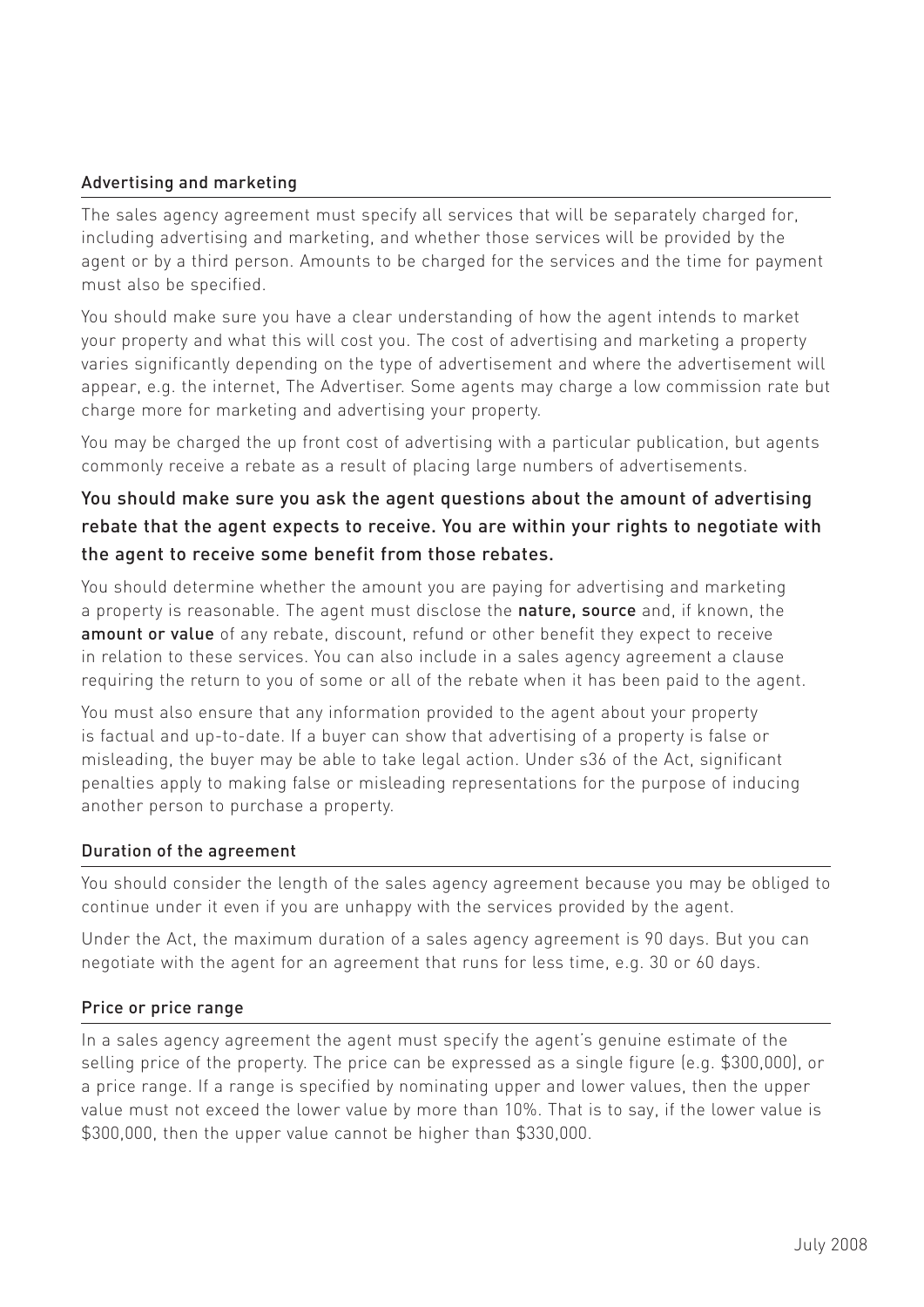The agreement **must also** specify a single figure sale price for the property that **you** would find acceptable. This does not obligate you to sell the property at this price, but it does affect the price for which the property can be advertised (see \*Note below).

To help you decide on a price you should:

- consider the agent's estimated selling price
- research sale prices in your area
- consider seeking an independent valuation by a qualified valuer
- not allow emotion to cloud your judgment.

Having a realistic idea of the likely sale price of your property will help you avoid both disappointment and the risk of purchasing another property based on an unrealistic expectation of the sale price of your own property.

- \*NOTE: The price that you and your agent list in the agreement will affect the price for which the property can be advertised. For example, if a likely sale price for your property is included in newspaper advertisements then that price cannot be lower than the highest of the:
	- amount you specify as acceptable in the agreement
	- single figure amount the agent has estimated as the sale price
	- bottom of the sale price range if the agent has estimated the sale price as a range.

#### Manner of sale

The sales agency agreement must specify the manner of the sale.

The most common ways to sell a property are by auction or private treaty. Your agent should advise you of the most appropriate way to sell your property. You should ask the agent about the advantages and disadvantages of both methods of sale before you decide what to do.

#### Termination of the agreement

A sales agency agreement must specify your rights to terminate the agreement. An agreement may limit your rights in this respect to certain circumstances, or provide for costly termination fees. An agreement may also deem termination to occur in certain circumstances; for example, if you sell the property privately, or through another agent. In such circumstances, depending on the agreement, the first agent may still be entitled to a commission.

You should seek independent legal advice if you are unsure about your rights or the consequences of termination of an agreement.